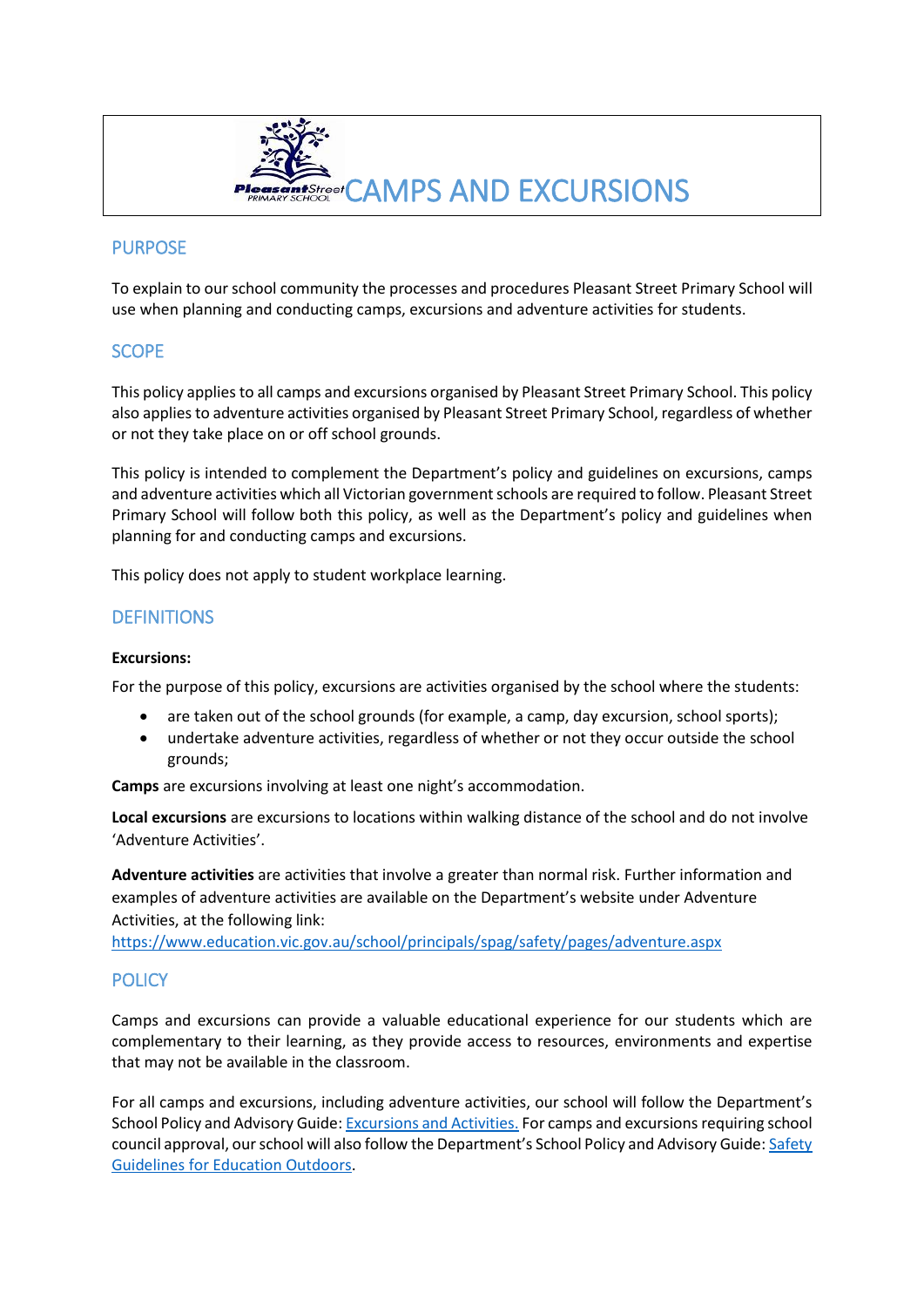#### Planning process for camps and excursions

All camps and excursions will comply with Department planning requirements.

Part of this planning process includes conducting risk assessments, to ensure that reasonable steps are taken to minimise the risks associated with each proposed camp or excursion. Pleasant Street Primary School's risk assessment will include consideration of arrangements for supervision of students and consideration of the risk of bushfire activity in the excursion location. In the event of a Code Red Day being announced, excursions or camp activities in effected locations will be cancelled or rescheduled. Planning will also cover arrangements for cancelling, recalling or altering the camp or excursion for any other reason.

Pleasant Street Primary School is committed to ensuring students with additional needs are provided with an inclusive camps and excursions program and will work with families during the planning stage, as needed, to support all students' attendance and participation in camp and excursion activities. The School will also make every endeavour to accommodate any special needs of International Students.

In cases where a camp or excursion involves a particular class or year level group, the Organising Teacher will ensure that there is an alternative educational program available and appropriate supervision for those students not attending the camp or excursion.

#### Supervision

Pleasant Street Primary School follows the Department's guidelines in relation to supervision of students during excursions and camps.

All excursion staff (including parent volunteers) will be familiar with supervision requirements and the specific procedures for dealing with emergencies on each camp and excursion.

All school staff will be aware that they retain overall responsibility for the supervision and care of students throughout all camps and excursions (including adventure activities), regardless of whether or not external providers are managing the activity.

#### Parent volunteers

Parents may be invited to assist with camps and excursions. School staff will notify parents/carers of any costs associated with attending. School staff are in charge of camps and excursions and parent/carer volunteers are expected to follow teachers' instructions. When deciding which parents/carers will attend, the Organising Teacher will take into account: any valuable skills the parents/carers have to offer (e.g. bus licence, first aid etc.) and the special needs of particular students.

#### Volunteer and external provider checks

Pleasant Street Primary School requires all parent or carer camp or excursion volunteers and all external providers working directly with our students to have a current Working with Children Check card.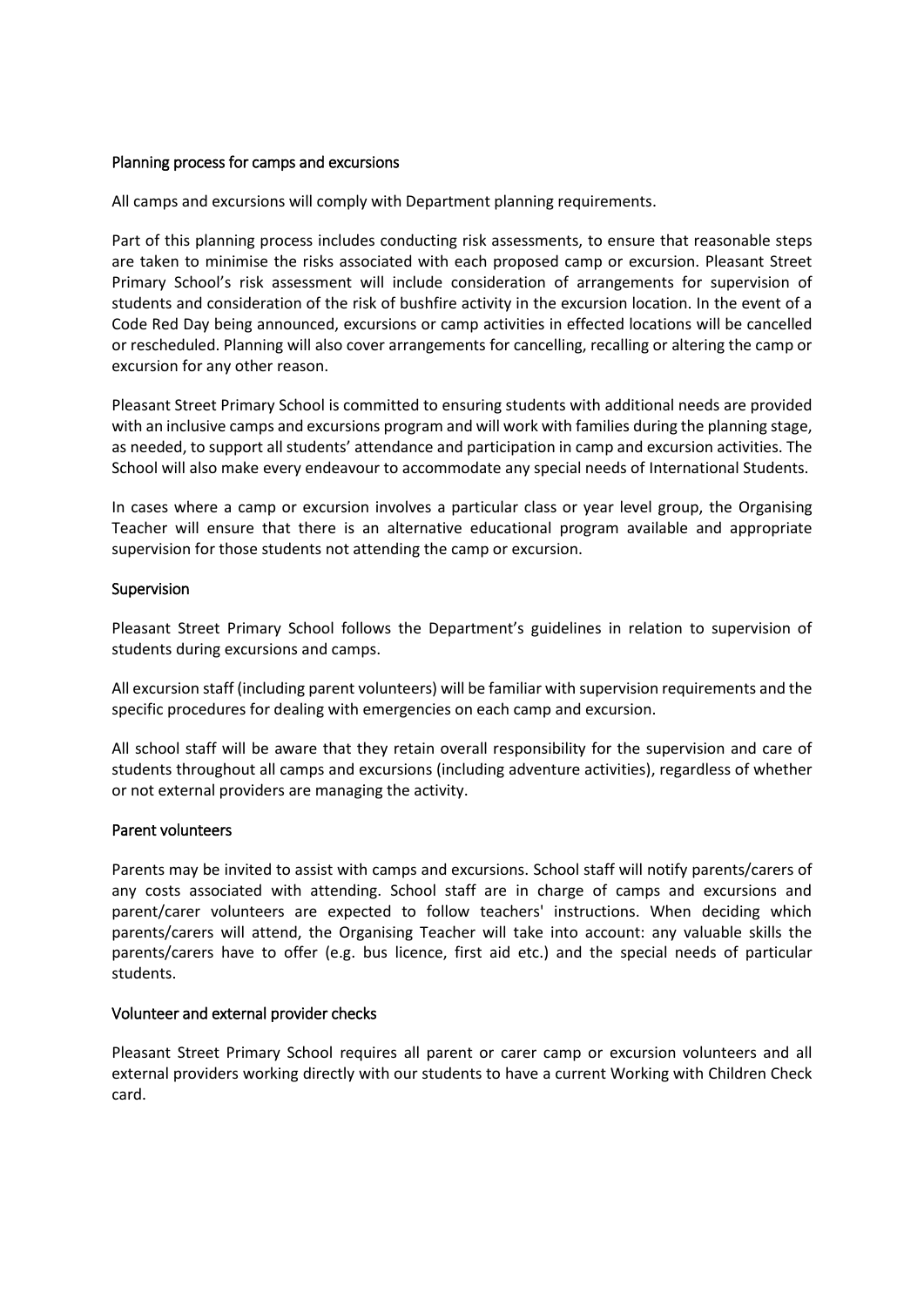#### Parent/carer consent

For all camps and excursions, other than local excursions, Pleasant Street Primary School will provide parents/carers with a specific consent form outlining the details of the proposed activity. Pleasant Street Primary School uses Compass to inform parents about camps and excursions and to seek their consent **.**Parents/carers are encouraged to contact the school to discuss any questions or concerns that they or their child may have with a proposed camp or excursion.

For local excursions, Pleasant Street Primary School will provide parents and carers with an annual Local Excursions consent form at the start of each school year or upon enrolment if students enrol during the school year. Pleasant Street Primary School will also provide advance notice to parents/carers of an upcoming local excursion through Compass. For local excursions that occur on a recurring basis (for example weekly outings to the local oval for sports lessons), Pleasant Street Primary School will notify parents once only prior to the commencement of the recurring event.

#### Cost of camps and excursions, refunds and support

The cost of all camps and excursions are to be paid by parents/carers unless alternative arrangements have been agreed to by the Principal prior to the excursion. All families will be given sufficient time to make payments for all activities. Consent forms will have clearly stated payment amounts and payment finalisation dates.

To ensure that costs of Camps and Excursions take into consideration the parents who have children in multiple grade levels, all excursions in which a cost is occurred will have been approved by the School Improvement Team ( Leadership).

Students who have not finalised payment by the required date will not be allowed to attend unless the Principal/Assistant Principal determines exceptional circumstances apply or a payment plan is in place.

Pleasant Street Primary School will make all efforts to ensure that students are not excluded for financial reasons. Families experiencing financial difficulty are invited to discuss alternative payment arrangements with the Business Manager/Principal/Organising Teacher. The Business Manager/Principal/Organising Teacher can also discuss family eligibility for the Department's Camps, Sports and Excursions Fund (CSEF), which provides payments for eligible students to attend school activities, including camps and excursions. Applications for the CSEF are open to families holding a valid means-tested concession card or temporary foster parents and are facilitated by the school. Further information about the CSEF and the application form are available at [Camps, Sports and](http://www.education.vic.gov.au/about/programs/Pages/csef.aspx)  [Excursions Fund.](http://www.education.vic.gov.au/about/programs/Pages/csef.aspx)

If a camp or excursion is cancelled or altered by the school, or a student is no longer able to attend part or all of the camp or excursion, our school will consider requests for partial or full refunds of payments made by parents/carers on a case-by-case basis taking into account the individual circumstances. Generally we will not be able to refund payments made for costs that have already been paid where those funds have already been transferred or committed to a third party and no refund is available to the school. Where possible, we will provide information about refunds to parents/carers at the time of payment.

#### Student health

Parents and carers need to ensure the school has up-to-date student health information prior to camps and excursions. A member of staff will be appointed with responsibility for the health needs of the students for each camp/excursion. Teachers will administer any medication provided according to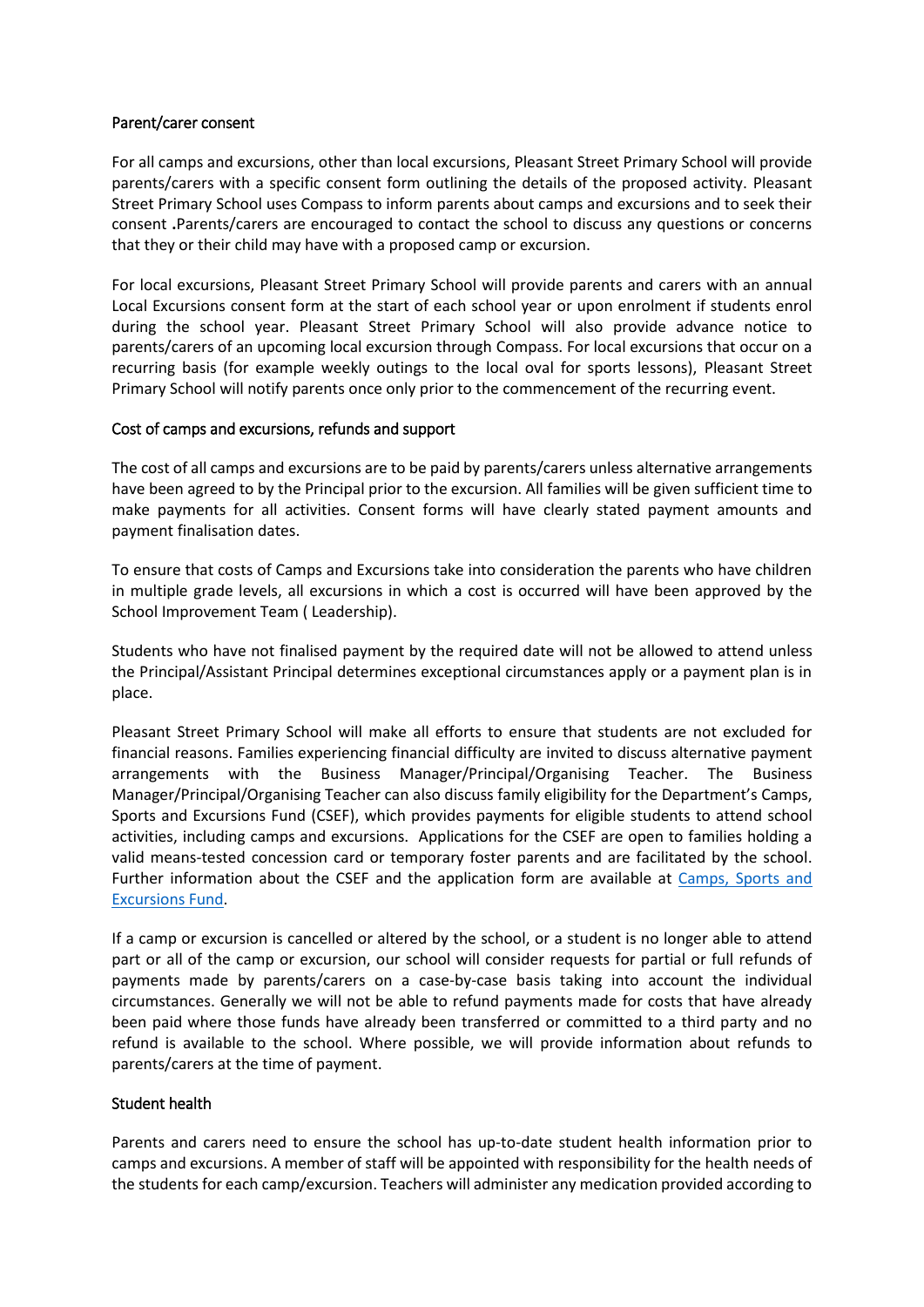our *Medication* policy and the student's signed *Medication Authority Form*. To meet the school's obligations relating to safety, a first aid kit will be taken by teachers on all camps and excursions. Teachers are requested to also carry their mobile phone on them as a safety precaution.

It is the responsibility of parents and carers to ensure their child/children are in good health when attending excursions and camps. If a student becomes ill during a camp and is not able to continue at camp it is the parent/carer's responsibility to collect them and cover any associated costs. If the Principal approves a student joining a camp late, transport to the camp is the parent/carer's responsibility.

#### Behaviour expectations

Students participating in camps and excursions are required to cooperate and display appropriate behaviour to ensure the camp or excursion is a safe, positive and educational experience for all students involved.

Parents/carers will be notified if their child is in danger of losing the privilege to participate in an excursion or camp due to behaviour that does not meet the standards of behaviour set out in the school's *Student Wellbeing and Engagement Policy*. The decision to exclude a student will be made by the Principal or Assistant Principal, in consultation with the Organising Teacher. Both the parent/carer and the student will be informed of this decision prior to the camp or excursion.

If on a camp or excursion the Teacher in Charge considers an individual student's behaviour does not meet required standards, then the Principal or their nominee may determine that a student should return home during the camp or excursion. In these circumstances the parent/carer is responsible for the collection of the student and any costs associated with this.

Disciplinary measures apply to students on camps and excursions consistent with our school's *Student Wellbeing and Engagement Policy, Student Code of Conduct* and *Bullying Prevention Policy*.

### Electronic Devices

Students will not be permitted to bring electronic devices to camps or excursions except with prior approval from the Principal. The Principal will only approve students bringing electronic devices to a camp or excursion in exceptional circumstances and when it is in the best interests of the student, and may place conditions on its location and use during the camp or excursion.

#### Food

Students are not permitted to bring their own supply of food items to camps and excursions unless the item is medically indicated and discussed with the Organising Teacher, or included as an item on the clothing and equipment list for that camp or excursion.

#### Accident and Ambulance Cover

Any costs associated with student injury rest with parents/carers unless the Department is liable in negligence (liability is not automatic).

Unless otherwise indicated, Pleasant Street Primary School and the Department do not provide student accident or ambulance cover. Parents/carers may wish to obtain student accident insurance cover and/or ambulance cover, depending on their health insurance arrangements and any other personal considerations.